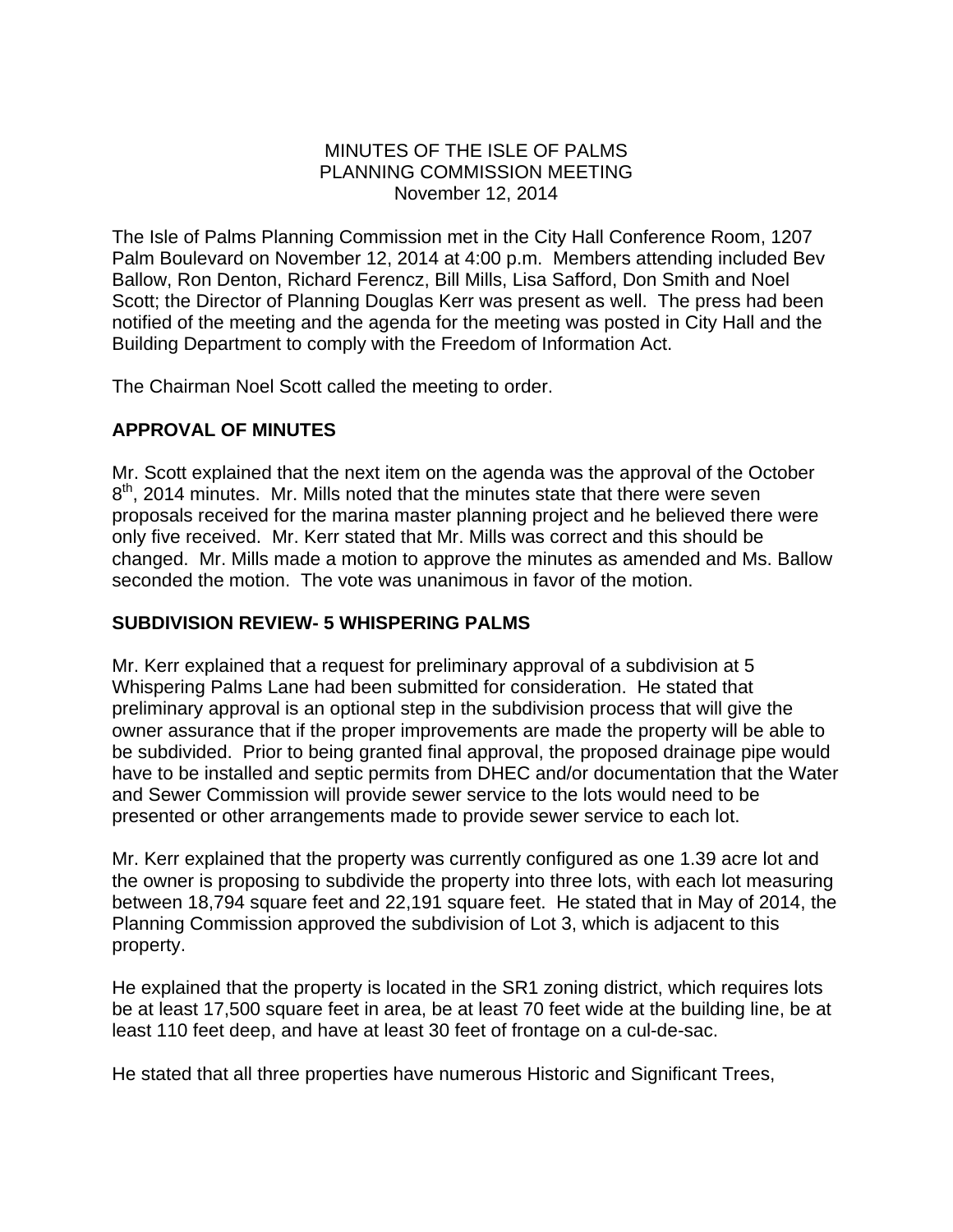Planning Commission minutes November 12, 2014 Page 2

which will have to be preserved in accordance with the City's Code.

He explained that because the subdivision involved the abandonment of an existing drainage easement, pipe and outfall, which serves a large drainage basin, City Council would need to authorize the changes in the drainage system prior to the Planning Commission granting final approval to the subdivision.

He stated that the City's staff had reviewed the plat and believed that request complies with the requirements of the ordinances and therefore recommends the plat be approved with the conditions that prior to final approval:

- the new drainage system be authorized, installed and approved,
- documentation from DHEC be provided indicating their approval of the proposed septic systems,
- documentation from the Water and Sewer Commission be provided indicating that the necessary improvements have been made and they are willing to provide water service to all properties and sewer service to any lots not approved for a septic system.

Mr. Ferencz asked why Lot 4C would not have water and sewer provided. The project surveyor and engineer, Lewis Seabrook, explained that this lot was expected to be sold to the adjacent neighbor and not developed as a separate lot, but added to his existing property.

Mr. Denton explained that lot 4A and 4B had numerous live oaks in the area where driveways would need to be added. He asked if the owners would object to adding a an easement to the plat that would allow the two lots to have a shared driveway where the lots meet the cul-de-sac. Mr. Seabrook answered that he did not see a reason why this could not be done.

Mr. Denton made a motion to grant preliminary approval with the conditions that an access easement be added to Lot 4A; that the new drainage system be authorized, installed and approved; that documentation from DHEC be provided indicating their approval of the proposed septic systems; and that documentation from the Water and Sewer Commission be provided indicating that the necessary improvements have been made and they are willing to provide water service to all properties and sewer service to any lots not approved for a septic system. The motion was seconded and unanimously approved.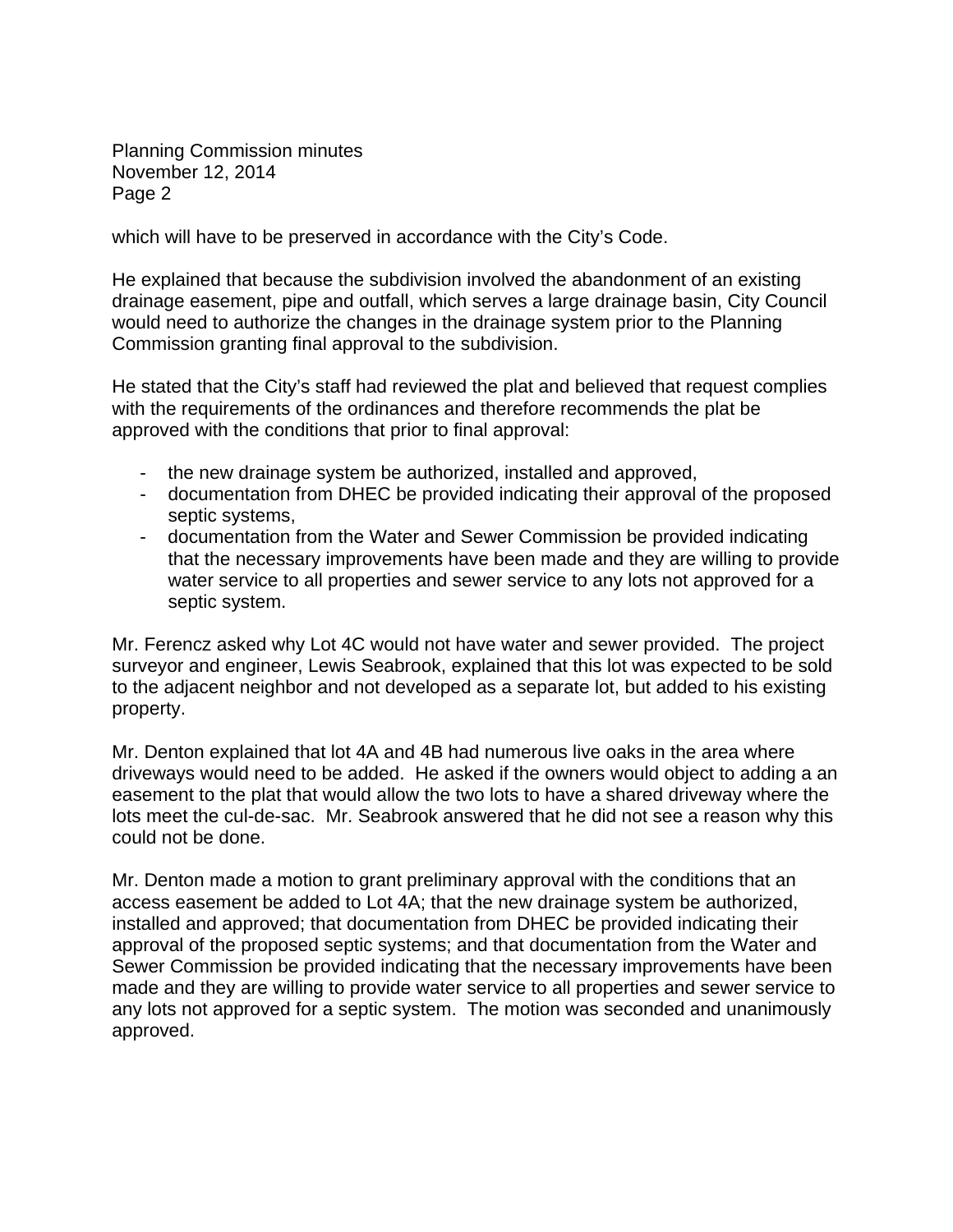Planning Commission minutes November 12, 2014 Page 3

### **INTERVIEW OF STANTEC REGARDING MARINA MASTER PLAN**

Mr. Rick Day of Stantec addressed the Commission and thanked them for the opportunity to discuss the marina mater planning project. He introduced the team that Stantec had compiled, which included Bryan Kizer, who would be the project superintendent, Jenny Horne, who would be the land planner, John Shaffer, who would be the marine expert and Seth Cantley, who would be the architect.

Bryan Kizer detailed the process that Stantec would propose which would include defining goals with a kickoff meeting, holding scoping and stakeholder meetings, developing conceptual plan alternatives, revising the conceptual plan, developing a final plan and delivering a finalized product.

The Stantec team discussed issues that they knew would be faced during the process including the competing interests on the site, aging infrastructure, the need for citizens to able to gain access to the waterways and parking on and around the site.

Each member of the team discussed some of the challenges and opportunities that they anticipated with the project.

Mr. Mills asked for some examples marina master planning projects. Mr. Shaffer answered that he had been involved with 60 or so marina projects up down the eastern seaboard as well as in the Caribbean. Mr. Kizer answered that Stantec and Liollio Architecture were involved with the Ripley Light Marina. Mr. Kizer added that Stantec was also involved with the old harbor masters house in Charleston Harbor.

## **INTERVIEW OF ATM REGARDING MARINA MASTER PLAN**

Mr. Kirby Marshall with ATM addressed the Commission and introduced the team that would be working on the project including Justin Davis with ATM and Walter Phlegar, the President of ATM. He explained that 100% of the team they have compiled is local with several members of the team living on the Isle of Palms. He explained that he saw the Isle of Palms Marina as a tremendous asset to the community and ATM was excited about the possibility of working with the City on the project.

Mr. Marshall explained that ATM assisted the City of Charleston with the redevelopment of the City Marina downtown and the project required a lot of grant funding, which ATM helped them secure.

He explained that ATM is highly experienced with all facets of marina master planning and this project would not work with a one size fits all approach. He detailed the